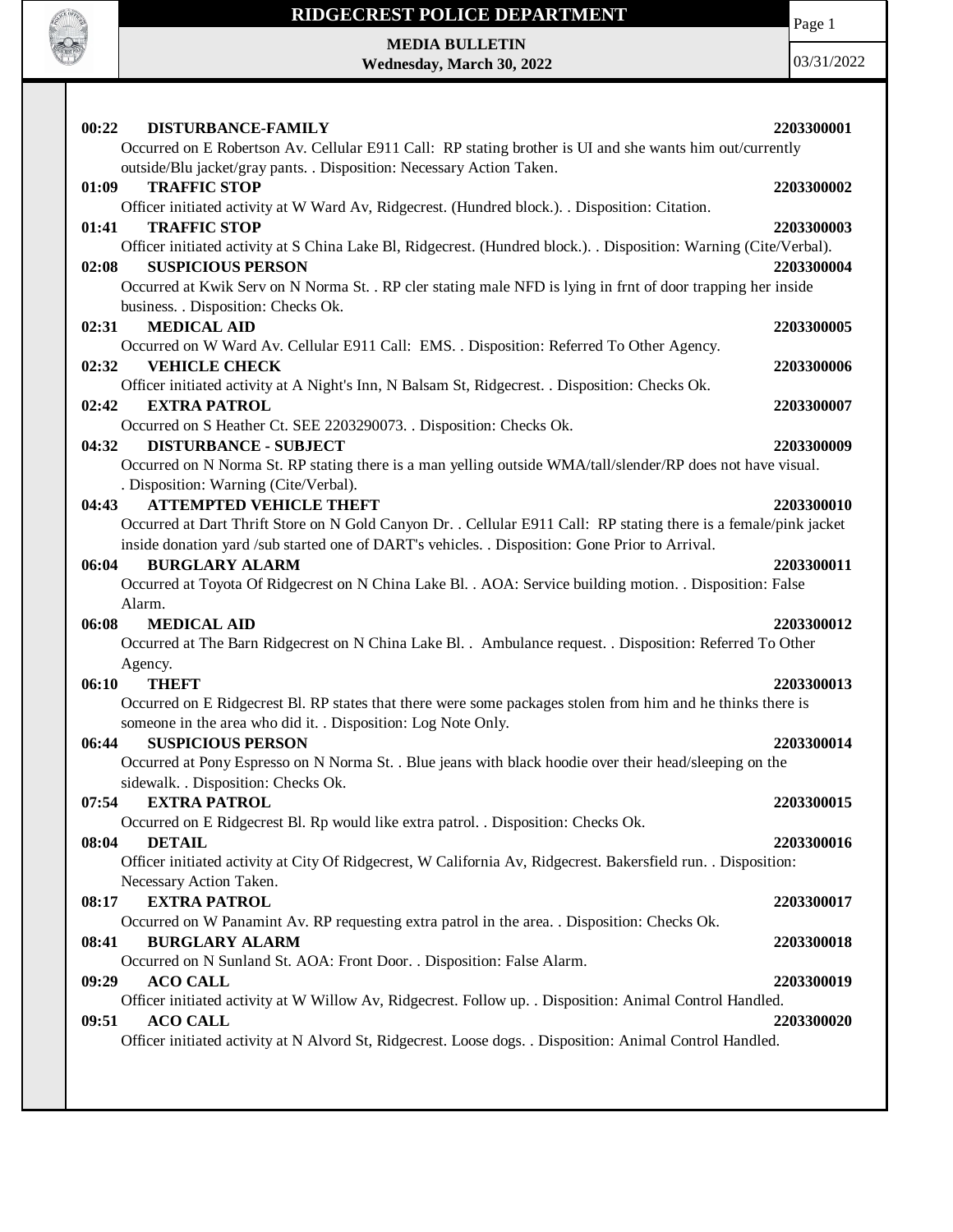

Page 2

**MEDIA BULLETIN Wednesday, March 30, 2022**

| 09:51<br><b>MEDICAL AID</b>                                                                                                                       | 2203300021 |
|---------------------------------------------------------------------------------------------------------------------------------------------------|------------|
| Occurred on W Robertson Av. Service Class: RESD Ambulance request. . Disposition: Referred To Other                                               |            |
| Agency.                                                                                                                                           |            |
| <b>VIOLATION OF COURT ORDER</b><br>09:56                                                                                                          | 2203300022 |
| Occurred on W Panamint Av. RP states that he went to court and after court the person he has an RO on was                                         |            |
| standing right next to his car. . Disposition: Information Received.                                                                              |            |
| <b>ACO CALL</b><br>10:00                                                                                                                          | 2203300024 |
| Officer initiated activity at W Windy Lynn Av, Ridgecrest. Barking Dog. . Disposition: Animal Control Handled.                                    |            |
| <b>BREAKING/REMOVING VEHICLE PARTS</b><br>10:04                                                                                                   | 2203300025 |
| Occurred at A-American Self Storage on N Norma St. . Cataylic converter taken from an RV -requesting an<br>Officer. . Disposition: Log Note Only. |            |
| 10:04<br><b>ABANDONED VEHICLE</b>                                                                                                                 | 2203300026 |
| Occurred on S Allen St. Rp states there is an abandoned vehicle parked for two weeks. . Disposition:                                              |            |
| Necessary Action Taken.                                                                                                                           |            |
| 10:11<br><b>SUBPOENA SERVICE</b>                                                                                                                  | 2203300027 |
| Officer initiated activity at S Porter St, Ridgecrest. . Disposition: Negative Contact.                                                           |            |
| <b>ACO CALL</b><br>10:12                                                                                                                          | 2203300028 |
| Officer initiated activity at N Scott St, Ridgecrest. Barking Dog. . Disposition: Animal Control Handled.                                         |            |
| <b>CONTACT CITIZEN</b><br>10:18                                                                                                                   | 2203300030 |
| Occurred on W Moyer Av. RP rambling on and on about misc issues with her son - would like contact via 21                                          |            |
| Disposition: Information Received.                                                                                                                |            |
| <b>ACO CALL</b><br>10:18                                                                                                                          | 2203300031 |
| Officer initiated activity at N Sierra View St, Ridgecrest. Follow up. . Disposition: Animal Control Handled.                                     |            |
| 10:24<br><b>ACO CALL</b>                                                                                                                          | 2203300032 |
| Officer initiated activity at W Ward Av, Ridgecrest. Follow up on loose dog. . Disposition: Animal Control                                        |            |
| Handled.                                                                                                                                          |            |
| 10:27<br><b>CONTACT CITIZEN</b>                                                                                                                   | 2203300033 |
| Occurred at City Of Ridgecrest on W California Av. . CALL RP/requesting to speak to P8. . Disposition:                                            |            |
| Negative Contact.                                                                                                                                 |            |
| 10:30<br>911 HANG UP                                                                                                                              | 2203300034 |
| Occurred at City Of Ridgecrest on W California Av. . Hang up, no answer on call back. . Disposition:                                              |            |
| Necessary Action Taken.                                                                                                                           |            |
| <b>WELFARE CHECK</b><br>10:35<br>Occurred on N China Lake Bl. . Disposition: Call Cancelled.                                                      | 2203300035 |
|                                                                                                                                                   | 2203300036 |
| 10:41<br><b>ACO CALL</b><br>Officer initiated activity at E Wilson Av, Ridgecrest. Deceased cat. . Disposition: Animal Control Handled.           |            |
| 10:42<br><b>THEFT</b>                                                                                                                             | 2203300037 |
| Occurred at A-American Self Storage on E Ridgecrest Bl. . RP would like an officer at her location regarding                                      |            |
| theft. . Disposition: Negative Contact.                                                                                                           |            |
| <b>SUBPOENA SERVICE</b><br>10:46                                                                                                                  | 2203300038 |
| Officer initiated activity at Tnt Western Home Inc, W Station Av, Ridgecrest. . Disposition: Necessary Action                                     |            |
| Taken.                                                                                                                                            |            |
| 11:08<br><b>SUBPOENA SERVICE</b>                                                                                                                  | 2203300039 |
| Officer initiated activity at N Gold Canyon Dr, Ridgecrest. . Disposition: Necessary Action Taken.                                                |            |
| <b>CONTACT CITIZEN</b><br>11:11                                                                                                                   | 2203300040 |
| Occurred at City Of Ridgecrest on W California Av. . Contact via 21. . Disposition: Information Received.                                         |            |
| <b>BATTERY REPORT</b><br>11:25                                                                                                                    | 2203300041 |
| Occurred on W Veada Av. RP states that punched her grandson in the face - ]. . Disposition: Necessary                                             |            |
| Action Taken.                                                                                                                                     |            |
|                                                                                                                                                   |            |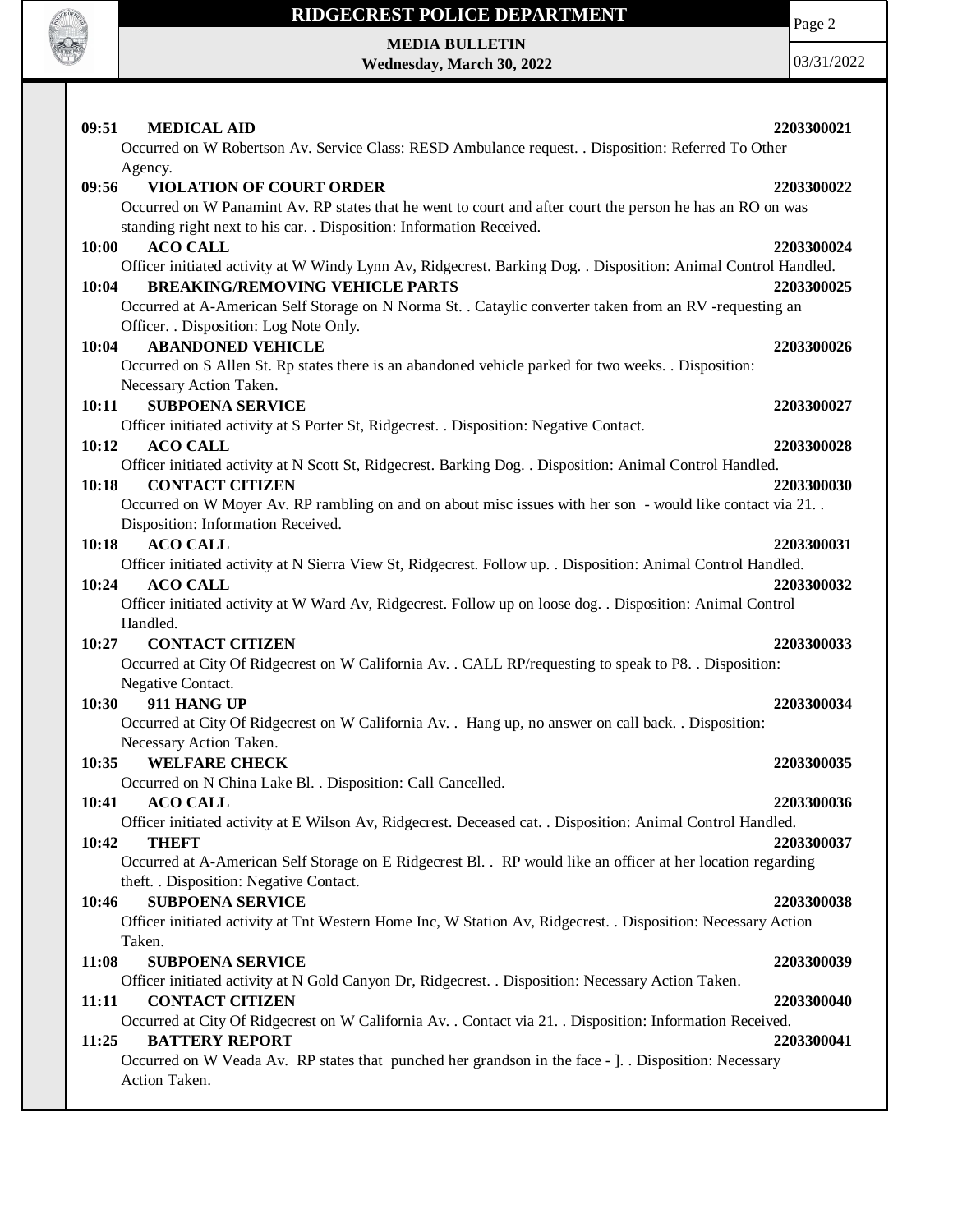

Page 3

**MEDIA BULLETIN Wednesday, March 30, 2022**

| 12:09<br><b>MEDICAL AID</b>                                                                                                        | 2203300042 |
|------------------------------------------------------------------------------------------------------------------------------------|------------|
| Occurred on W Christopher Ct. LIFT ASSIST. . Disposition: Referred To Other Agency.                                                |            |
| <b>CONTACT CITIZEN</b><br>12:18                                                                                                    | 2203300043 |
| Occurred at City Of Ridgecrest on W California Av. . RP at the counter requesting to show an officer the RO he                     |            |
| has. . Disposition: Information Provided.                                                                                          |            |
| <b>EXTRA PATROL</b><br>12:33                                                                                                       | 2203300044 |
| Occurred at Town & Country Mobile Home Park on N Norma St. . Extra patrol. . Disposition: Checks Ok.                               |            |
| 12:39<br><b>MEDICAL AID</b>                                                                                                        | 2203300045 |
| Occurred on W Sydnor Av. Ambulance request. . Disposition: Referred To Other Agency.                                               |            |
| <b>WARRANT ARREST</b><br>13:07                                                                                                     | 2203300046 |
| Officer initiated activity at W Drummond Av, Ridgecrest. (Hundred block.)                                                          |            |
| SA/Duke, Amy Luv aka Bills, Amy Luv 09/22/1974 WNO/RM055066A Bail/1k Chg/11377(a) HS/11550(a) HS                                   |            |
| Supp to 21-1507                                                                                                                    |            |
| Cited and released. . Disposition: Arrest Made.                                                                                    |            |
| <b>FOUND PROPERTY</b><br>13:21                                                                                                     | 2203300047 |
| Occurred at Gateway Villa Apartments on N Gateway Bl. . Found property. . Disposition: Report Taken.<br><b>290 REGISTRANT</b>      |            |
| 13:49                                                                                                                              | 2203300048 |
| Occurred at City Of Ridgecrest on W California Av. . Annual. . Disposition: Necessary Action Taken.<br><b>MEDICAL AID</b><br>13:56 | 2203300049 |
| Occurred on W Tepatitlan Ci. Cellular E911 Call: Lat:35.640587 Lon:-117.67845 Service Class: WPH2                                  |            |
| Disposition: Referred To Other Agency.                                                                                             |            |
| <b>ACO CALL</b><br><b>14:00</b>                                                                                                    | 2203300050 |
| Occurred on N Inyo St. RP STATES HE HAS MADE MULTIPLE COMPLAINTS AND STILL HAVING ISSUES.                                          |            |
| . Disposition: Animal Control Handled.                                                                                             |            |
| 14:03<br><b>FOLLOW UP</b>                                                                                                          | 2203300051 |
| Officer initiated activity at City Of Ridgecrest, W California Av, Ridgecrest. FU Case 22-939. . Disposition:                      |            |
| Follow Up Completed.                                                                                                               |            |
| <b>GAS LEAK</b><br>14:03                                                                                                           | 2203300052 |
| Occurred at Dart/Desert Area Resources Trng on E Ridgecrest Bl. . RP can smell gas. . Disposition: Referred                        |            |
| To Other Agency.                                                                                                                   |            |
| <b>MISSING PERSON</b><br>14:04                                                                                                     | 2203300053 |
| Occurred at City Of Ridgecrest on W California Av. . RP STATES THAT HER DAUGHTER IS MISSING AGAIN                                  |            |
| SINCE 03/17/2022 - RP requesting contact. . Disposition: Report Taken.                                                             |            |
| <b>BREAKING/REMOVING VEHICLE PARTS</b><br>14:15                                                                                    | 2203300054 |
| Occurred on W Charles Ct. Rp states that two catalytic converters were stolen off his vehicles sometime last                       |            |
| night. . Disposition: Referred To Other Agency.                                                                                    |            |
| 911 WIRELESS CALL<br>14:19                                                                                                         | 2203300055 |
| Occurred on S China Lake Bl. Hundred block.) Service Class: W911 Open line. Rustling noises. . Disposition:                        |            |
| Necessary Action Taken.                                                                                                            |            |
| 14:31<br><b>WELFARE CHECK</b>                                                                                                      | 2203300056 |
| Occurred on N Norma St. (Hundred block.) BFA/60/BLU SHIRT/BLU JEANS NORTH SIDE OF PARKING LOT.                                     |            |
| . Disposition: Checks Ok.                                                                                                          |            |
| <b>CONTACT CITIZEN</b><br>14:43                                                                                                    | 2203300057 |
| Occurred on W Garis Av. RP keeps getting packages mailed to him from someone he doesn't know-requesting                            |            |
| contact via21. . Disposition: Checks Ok.                                                                                           |            |
|                                                                                                                                    |            |
|                                                                                                                                    |            |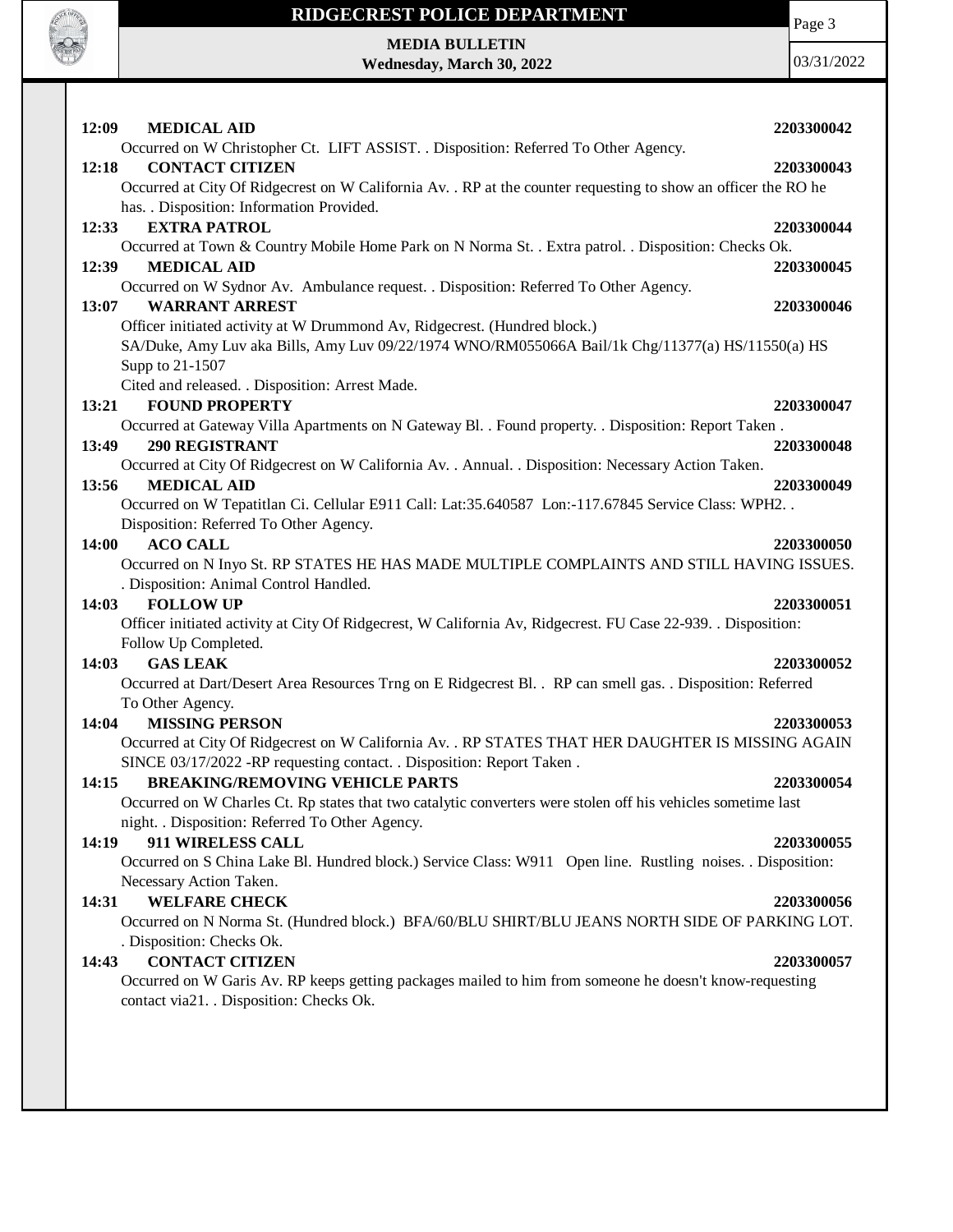

**MEDIA BULLETIN Wednesday, March 30, 2022** Page 4

| <b>WELFARE CHECK</b><br>2203300058<br>14:53                                                                       |
|-------------------------------------------------------------------------------------------------------------------|
| Occurred on E Robertson Av. rp states she didn't show up for work today and has not been able to get ahold        |
| of her/states other half is violent/there are possibly 3 kids in the home /rp requesting contact back with dispo. |
| . Disposition: Call Cancelled.                                                                                    |
| <b>SUSPICIOUS VEHICLE</b><br>15:49<br>2203300059                                                                  |
| Occurred at City Of Ridgecrest on W California Av. . Cellular E911 Call: east of Murano Rd/south of RC 37. .      |
| Disposition: Referred To Other Agency.                                                                            |
| 911 HANG UP<br>15:57<br>2203300060                                                                                |
| Occurred at Department Of Motor Vehicles on W Perdew Av. . Service Class: BUSN Open line. Silence. .              |
| Disposition: Checks Ok.                                                                                           |
| <b>WELFARE CHECK</b><br>2203300061<br>16:17                                                                       |
| Occurred on E California Av. Rp would like a welfare check Rp has not spoken to them for 6 months                 |
| Disposition: Negative Contact.                                                                                    |
| <b>ABANDONED VEHICLE</b><br>16:24<br>2203300062                                                                   |
| Occurred on S Sunset St. Rp states that there is a vehicle that is parked in the desert that is between two       |
| apartment complexs. Vehicle has wires everywhere. . Disposition: Unfounded.                                       |
| 16:35<br><b>TRAFFIC STOP</b><br>2203300063                                                                        |
| Officer initiated activity at N Downs St, Ridgecrest. (Hundred block.). . Disposition: Warning (Cite/Verbal).     |
| <b>DISTURBANCE - MOTORCYCLE OR ATV</b><br>16:43<br>2203300064                                                     |
| Occurred on W Rainshadow Ct. (Hundred block.) Rp states there are dirt bikes riding close to the houses           |
| Disposition: Warning (Cite/Verbal).                                                                               |
| 16:52<br><b>TRAFFIC STOP</b><br>2203300065                                                                        |
| Officer initiated activity at N Jacks Ranch Rd/W Inyokern Rd, Kern County. . Disposition: Citation.               |
| 16:56<br>911 WIRELESS CALL<br>2203300066                                                                          |
| Abandoned line.<br>Occurred at City Of Ridgecrest on W California Av. . Cellular E911 Call: Service Class: WPH2   |
| . Disposition: Log Note Only.                                                                                     |
| <b>TRAFFIC STOP</b><br>17:06<br>2203300067                                                                        |
| Officer initiated activity at W Inyokern Rd/N Downs St, Ridgecrest. GRAY SHIRT/BLU JEANS                          |
| Notice of DL suspension served. . Disposition: Citation.                                                          |
| <b>TRAFFIC STOP</b><br>17:08<br>2203300068                                                                        |
| Officer initiated activity at N Sierra View St, Ridgecrest. (Hundred block.). Disposition: Citation.              |
| 17:08<br>PETTY THEFT REPORT<br>2203300069                                                                         |
| Occurred on N Sierra View St. Within past 10 minutes, subj in black hoody stole package from RP's porch           |
| Disposition: Log Note Only.                                                                                       |
| 17:19<br>2203300070<br><b>Mental Health Evaluation</b>                                                            |
| Occurred on N Norma St. (Hundred block.) Subj transported voluntarily. . Disposition: Assisted.                   |
| <b>CONTACT CITIZEN</b><br>17:22<br>2203300071                                                                     |
| Occurred at City Of Ridgecrest on W California Av. . RP requests phone call from P6 regarding a previous          |
| incident. . Disposition: Information Provided.                                                                    |
| <b>TRAFFIC STOP</b><br>17:26<br>2203300072                                                                        |
| Officer initiated activity at N China Lake Bl, Ridgecrest. (Hundred block.). Disposition: Warning (Cite/Verbal).  |
| 17:42<br>911 WIRELESS CALL<br>2203300073                                                                          |
| Occurred at N Sierra View St/W Inyokern Rd. Cellular E911 Call: Service Class: W911<br>Abandoned line. .          |
| Disposition: Log Note Only.                                                                                       |
| <b>TRAFFIC STOP</b><br>17:43<br>2203300074                                                                        |
| Officer initiated activity at N Sunland St/E Cottonwood Dr, Ridgecrest. . Disposition: Warning (Cite/Verbal).     |
| 17:50<br>911 WIRELESS CALL<br>2203300075                                                                          |
| Occurred at City Of Ridgecrest on W California Av. . Cellular E911 Call: Service Class: W911<br>Open line.        |
| Silence. . Disposition: Log Note Only.                                                                            |
|                                                                                                                   |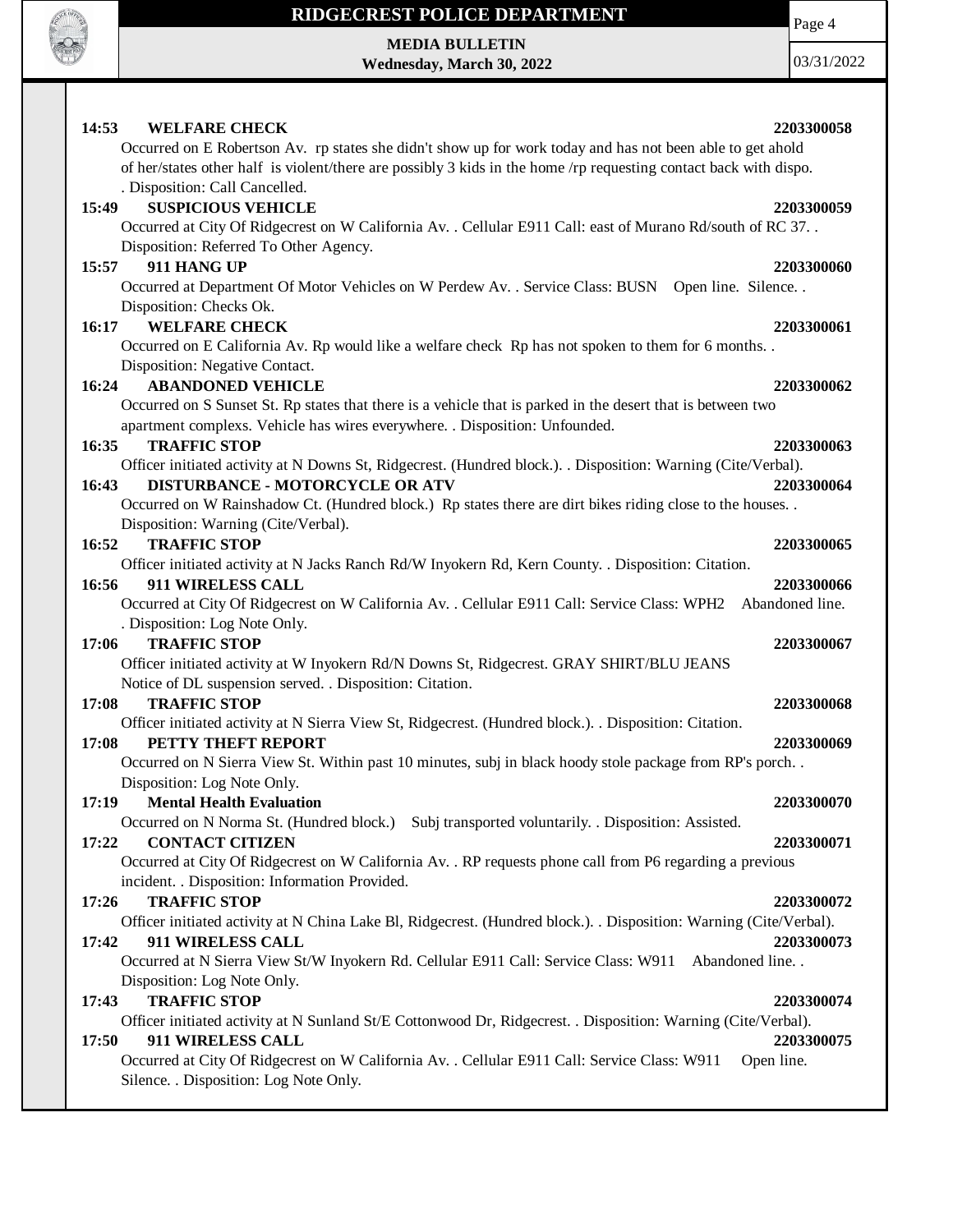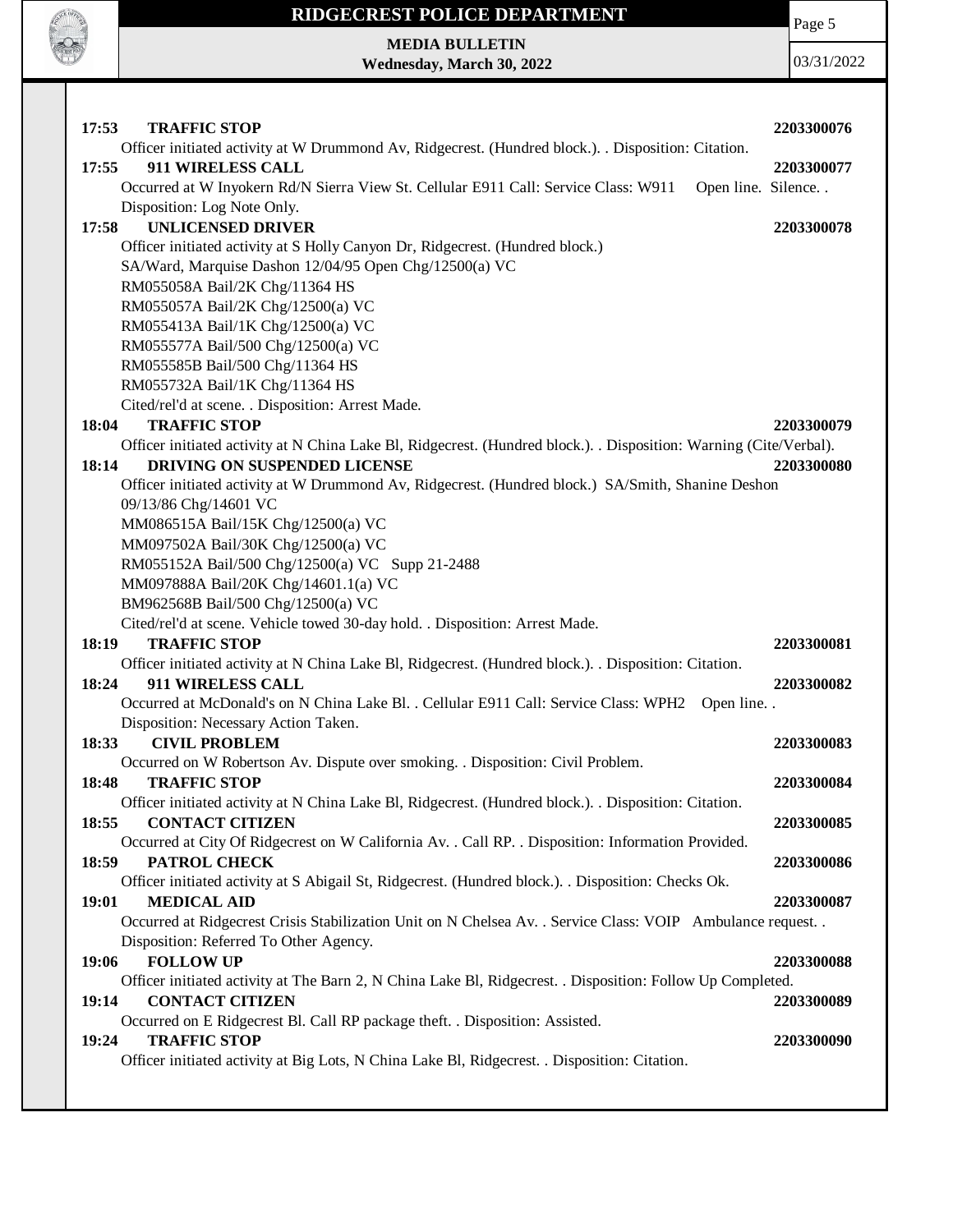

# **RIDGECREST POLICE DEPARTMENT MEDIA BULLETIN**

**Wednesday, March 30, 2022**

Page 6

| 19:25<br><b>BIKE CHECK</b>                                                                                                                    | 2203300091 |
|-----------------------------------------------------------------------------------------------------------------------------------------------|------------|
| Officer initiated activity at W Moyer Av, Ridgecrest. (Hundred block.) juan aldana jr. . Disposition: Checks Ok.                              |            |
| 19:25<br><b>TRAFFIC STOP</b>                                                                                                                  | 2203300092 |
| Officer initiated activity at Home Depot, N China Lake Bl, Ridgecrest. . Disposition: Citation.                                               |            |
| <b>CONTACT CITIZEN</b><br>19:30                                                                                                               | 2203300093 |
| Occurred on N Norma St. (Hundred block.). . Disposition: Information Provided.                                                                |            |
| 19:31<br><b>TRAFFIC STOP</b>                                                                                                                  | 2203300094 |
| Officer initiated activity at Baskin Robbins, N China Lake Bl, Ridgecrest. (Hundred block.). . Disposition:                                   |            |
| Checks Ok.                                                                                                                                    |            |
| <b>CITIZEN ASSIST</b><br>19:38                                                                                                                | 2203300095 |
| Officer initiated activity at Home Depot, N China Lake Bl, Ridgecrest. . Disposition: Assisted.                                               |            |
| <b>TRAFFIC STOP</b><br>19:43                                                                                                                  | 2203300096 |
| Officer initiated activity at N China Lake Bl, Ridgecrest. (Hundred block.). . Disposition: Citation.                                         |            |
| 19:50<br><b>TRAFFIC STOP</b>                                                                                                                  | 2203300097 |
| Officer initiated activity at Saddas Eastridge Market, E Ridgecrest Bl, Ridgecrest. . Disposition: Citation.                                  |            |
| 20:14<br><b>TRAFFIC STOP</b>                                                                                                                  | 2203300098 |
| Officer initiated activity at E Ridgecrest Bl, Ridgecrest. (Hundred block.). Disposition: Warning (Cite/Verbal).                              |            |
| 20:15<br><b>TRAFFIC STOP</b>                                                                                                                  | 2203300099 |
| Officer initiated activity at N China Lake Bl, Ridgecrest. (Hundred block.). Disposition: Citation.                                           |            |
| 20:18<br><b>TRAFFIC STOP</b>                                                                                                                  | 2203300100 |
| Officer initiated activity at Larkspur Apartments, S Downs St, Ridgecrest. . Disposition: Warning (Cite/Verbal).                              |            |
| 20:21<br><b>RECKLESS VEHICLE</b>                                                                                                              | 2203300101 |
| Occurred at N Downs St/W Las Flores Av. Cellular E911 Call: BLK TRUCK FLASHERS ON, RAN STOP                                                   |            |
| LIGHT, RAN STOP SIGN, HIGH RATE OF SPEED NB. . Disposition: Necessary Action Taken.                                                           |            |
| <b>INFORMATION</b><br>20:25                                                                                                                   | 2203300102 |
| Occurred at City Of Ridgecrest on W California Av. Disposition: Information Received.                                                         |            |
| 20:28<br><b>TRAFFIC STOP</b><br>Officer initiated activity at N Downs St, Ridgecrest. (Hundred block.). . Disposition: Warning (Cite/Verbal). | 2203300103 |
| <b>TRAFFIC STOP</b><br>20:36                                                                                                                  | 2203300104 |
| Officer initiated activity at N China Lake Bl, Ridgecrest. (Hundred block.). . Disposition: Citation.                                         |            |
| 20:41<br><b>TRAFFIC STOP</b>                                                                                                                  | 2203300105 |
| Officer initiated activity at Harbor Freight Tools #751, N Balsam St, Ridgecrest. . Disposition: Citation.                                    |            |
| <b>TRAFFIC STOP</b><br>20:43                                                                                                                  | 2203300106 |
| Officer initiated activity at E Ridgecrest Bl, Ridgecrest. (Hundred block.). Disposition: Warning (Cite/Verbal).                              |            |
| 20:47<br><b>MEDICAL AID</b>                                                                                                                   | 2203300107 |
| Occurred on W Upjohn Av. Cellular E911 Call: Service Class: WPH2 Ambulance request. . Disposition:                                            |            |
| Referred To Other Agency.                                                                                                                     |            |
| <b>EXTRA PATROL</b><br>20:56                                                                                                                  | 2203300108 |
| Occurred on N Inyo St. RP reports a lot of strangers have been walking in his neighborhood the last couple                                    |            |
| nights. . Disposition: Information Received.                                                                                                  |            |
| <b>SPOUSAL ABUSE</b><br>20:58                                                                                                                 | 2203300109 |
| Occurred on S Richmond Rd. Cellular E911 Call: Service Class: WPH2 Male/female fighting, physically,                                          |            |
| Male fled PTA. . Disposition: Report Taken.<br>outside duplex.                                                                                |            |
| 21:02<br><b>TRAFFIC STOP</b>                                                                                                                  | 2203300110 |
| Officer initiated activity at Wingstop, N China Lake Bl, Ridgecrest. . Disposition: Citation.                                                 |            |
| 21:08<br><b>SUSPICIOUS CIRCUMSTANCES</b>                                                                                                      | 2203300111 |
| Occurred on W Ward Av. RP states there are 4 suspicious males refused to provide any information and hung                                     |            |
| up. . Disposition: Necessary Action Taken.                                                                                                    |            |
|                                                                                                                                               |            |